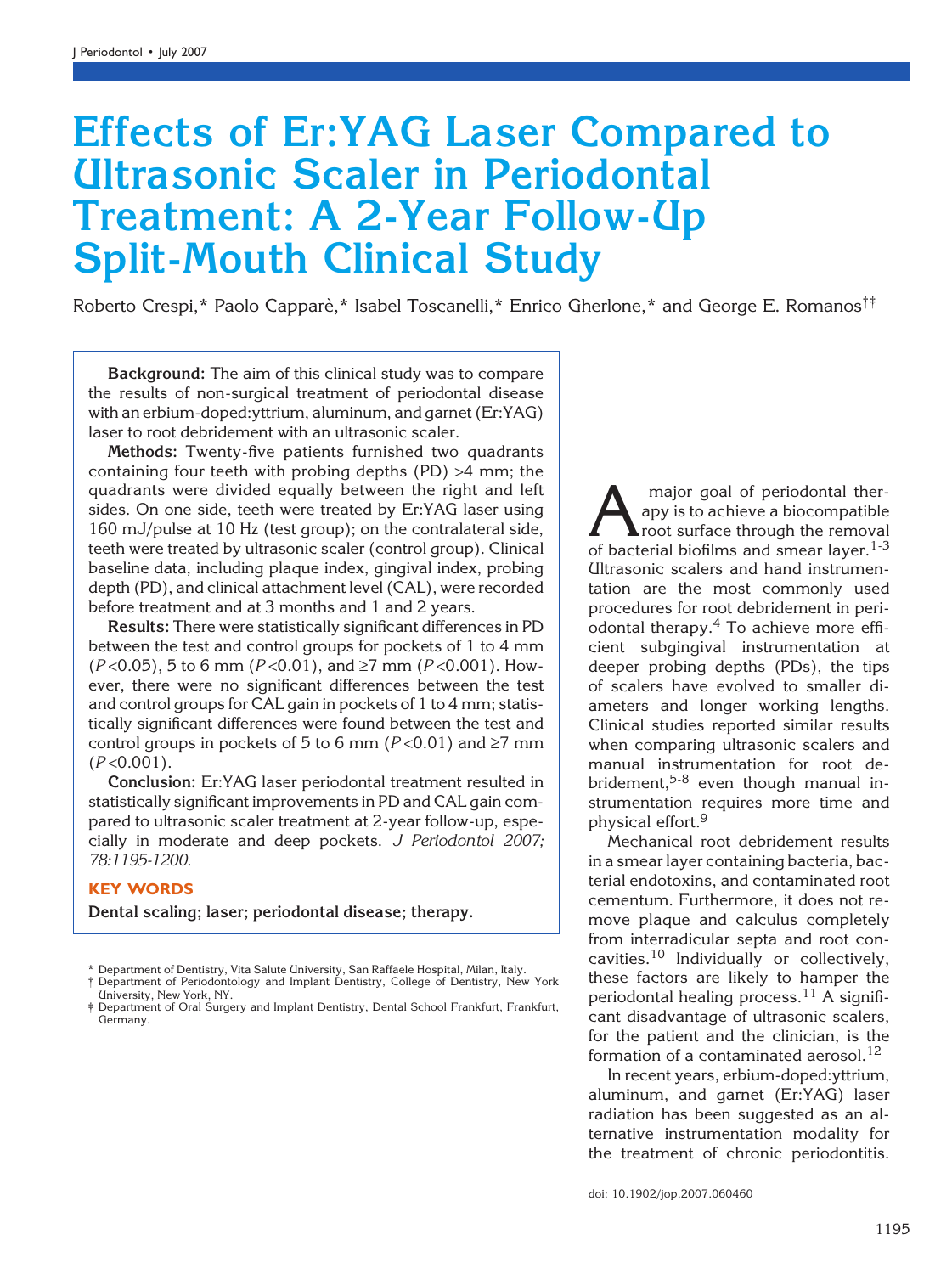In vitro studies<sup>13,14</sup> reported effective results for Er: YAG laser root debridement. When used at lowenergy densities with a water spray surface coolant, the Er:YAG laser provides a homogeneous and smooth root surface topography.<sup>15-18</sup> In addition, the laser is effective at removing dental calculus<sup>19,20</sup> and smear layer and exhibits bactericidal effects<sup>21,22</sup> without inflicting any significant thermal damage to the root surface.23,24

Several clinical studies<sup>25-27</sup> compared traditional instrumentation to the Er:YAG laser for treatment of periodontal disease. However, laser usage for such purposes remains controversial, probably because of insufficient evidence that any specific wavelength of laser is superior to traditional instrumentation. The lack of evidence supporting laser usage results from poorly designed studies and the lack of continuity of design between studies, e.g., wide variations in laser parameters, energy densities, experimental designs, and the lack of proper controls in many stud $i$ es.<sup>28</sup>

Consequently, the goal of this study was to compare the results of non-surgical treatment of chronic periodontitis with an Er:YAG laser to ultrasonic scaler debridement of root surfaces.

# MATERIALS AND METHODS

#### Patient Selection

The study group consisted of 15 females and 10 males with a mean age of 53 years (range: 37 to 65 years) who had moderate to advanced chronic periodontitis. The study was conducted in a private office between 2004 and 2006 in accordance with the Helsinki Declaration of 1975, as revised in 2000. Following a thorough explanation of the study and treatment procedures, all patients signed an informed consent. The criteria for patient selection were good general health, no use of systemic antibiotics during the 6 months prior to the study, and no periodontal therapy in the 12 months preceding the study.

#### Study Design

The study followed a split-mouth design. Pockets with PD >4 mm were included in the study. Fifty quadrants (30 in the maxillary jaw; 20 in the mandibular jaw), for a total of 200 teeth (130 single-rooted and 70 multirooted) and 1,200 sites, were divided equally between the right and left sides. On one side, teeth were treated by Er:YAG laser (ERL; test group), whereas teeth of the contralateral side were treated by ultrasonic scaler (UI; control group). Two weeks before root debridement, all patients were seen by a dental hygienist for a supragingival cleaning of the teeth and instructions in oral hygiene. After treatment, the same procedure was performed every 6 months for 2 years.

#### Treatment

In the control group ( $UI$ ), an ultrasonic scaler<sup>§</sup> with a straight and/or curved metal tip insert was used under constant water irrigation, according to the manufacturer's instructions.

In the test group (ERL), an Er:YAG laser system (wavelength  $2.94 \mu m$ ) was used at 160 mJ/pulse and 10 Hz, yielding an equivalent energy density of 94 J/cm $^2$ /pulse. $^{16}$ 

The Er:YAG laser beam was delivered into the periodontal pockets using a chisel-shaped quartz tip with a diameter of 400  $\mu$ m $\overline{\mathbb{I}}$  in contact mode under water irrigation, from a coronal to an apical direction with the tip inclined at  $10^{\circ}$  to  $15^{\circ}$  to the root surfaces.

Root instrumentation for both groups was carried out until the clinician felt a smooth surface on the roots. The working time required was 4 minutes for the UI group and 5 minutes for the ERL group for single-rooted teeth and 9 minutes (for both groups) for multirooted teeth. All treatments were performed by the same clinician.

#### Data Collection

The baseline data were recorded before treatment and at 3 months and 1 and 2 years following treatment. The data collection was performed by the same blinded and calibrated investigator.

Clinical measurements were taken at six points around each tooth: mesio-lingual, mesio-facial, facial, disto-facial, disto-lingual, and lingual.

The following clinical parameters were measured: plaque index  $(PI)$ ,  $^{29}$  gingival index  $(GI)$ ,  $^{29}$  PD, and clinical attachment level (CAL). PD was determined with a calibrated conventional periodontal probe,<sup>#</sup> and PDs were grouped into those between 5 and 6 mm and those  $\geq 7$  mm.

#### Intraexaminer Reliability

Four patients, each with two contralateral teeth with PDs >5 mm, were used to calibrate the examiner. The examiner evaluated the patients at two appointments that were separated by 5 days. Calibration was accepted if the data at baseline and 5 days later were similar at a >90% level. This procedure was repeated periodically during the 2-year study period.

#### Statistical Analysis

A software package was used for the statistical analysis.\*\*

The paired  $t$  test was used to compare the mean values between the control (UI) and test groups (ERL). In particular, comparisons were made for PD

<sup>§</sup> KaVo Dental Bismarckring, Biberach, Germany.

HOYA ConBio, Fremont, CA.

<sup>¶</sup> HOYA ConBio.

PCP 12, Hu-Friedy, Chicago, IL.

<sup>\*\*</sup> SPSS version 9.0, SPSS, Chicago, IL.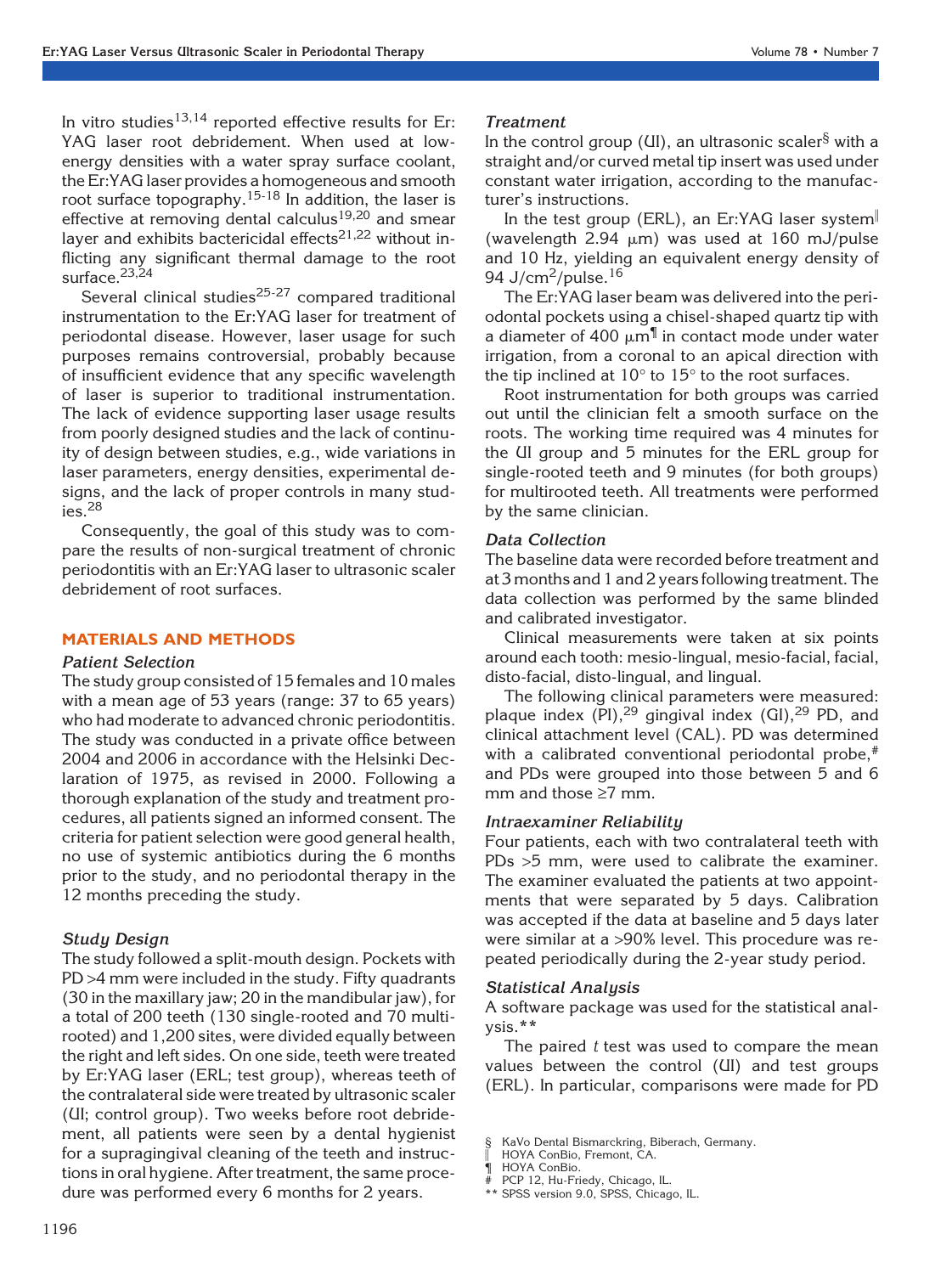and CAL at baseline and 3 months, 1 year, and 2 years after surgery.

A paired t test was performed to compare the intragroup mean values at different time points.

The alpha error was set at 0.05. Data are presented as means  $\pm$  SD. The power of the study, given 1 mm as a significant difference between groups, was calculated to be 0.99.

# RESULTS

## Clinical Parameters

Mean PI values are reported in Table 1. There were no significant differences between the UI and ERL groups at any time point. No statistically significant differences within the groups were found.

Mean GI values are reported in Table 1. There were no statistically significant differences between the UI and ERL groups at any time point; however, there were significant differences within the groups. In particular, statistically significant differences were found in the UI group between baseline and 3 months and between 3 months and 1 year ( $P < 0.05$ ). Statistically significant differences also were found in the ERL group between baseline and 3 months and between 3 months and 1 year  $(P<0.05)$ .

Changes in PD for the 5- to 6-mm pockets are reported in Table 2. There were statistically significant differences between the UI and ERL groups at 3 months post-treatment ( $P < 0.05$ ) and at 1 and 2 years  $(P<0.01)$ . In addition, the UI group showed a statistically significant difference in PD between baseline and 3 months post-treatment  $(P<0.01)$ , but no difference was seen between 3 months and 1 year or between 1-year and 2-year data.

For the ERL group, a statistically significant difference was noted between baseline and 3 months posttreatment ( $P < 0.001$ ). This significant difference was maintained throughout the 2-year study period. The

## Table 1.

# PI and GI Values From Baseline to 2 Years ( $N = 50$  quadrants)

|            | <b>Baseline</b> |           | 3 Months  |           |           | Year |              |           | 2 Years |           |           |
|------------|-----------------|-----------|-----------|-----------|-----------|------|--------------|-----------|---------|-----------|-----------|
|            | Mean            | <b>SD</b> | Mean      | $\Delta$  | <b>SD</b> | Mean | Δ            | <b>SD</b> | Mean    | Δ         | <b>SD</b> |
| PI         |                 |           |           |           |           |      |              |           |         |           |           |
| $\cup$     | 1.05            | 0.51      | 0.74      | 0.31      | 0.34      | 1.27 | $-0.22$      | 0.64      | 1.28    | $-0.23$   | 0.65      |
| ERL        | 1.05            | 0.51      | 0.81      | 0.24      | 0.42      | 1.26 | $-0.21$      | 0.57      | .29     | $-0.24$   | 0.48      |
| $P$ value* | <b>NS</b>       |           |           | <b>NS</b> |           |      | <b>NS</b>    |           |         | <b>NS</b> |           |
| GI         |                 |           |           |           |           |      |              |           |         |           |           |
| UI         | 1.75            | 0.58      | 0.49      | 1.26      | 0.45      | 0.63 | 1.12         | 0.35      | 0.0     | 0.74      | 0.76      |
| ERL        | 1.75            | 0.58      | 0.51      | 1.24      | 0.34      | 0.64 | $\mathsf{L}$ | 0.42      | 0.09    | 0.66      | 0.61      |
| $P$ value* | <b>NS</b>       |           | <b>NS</b> |           |           |      |              | <b>NS</b> |         |           |           |

NS = not significant.

\* P value refers to differences between the test and control groups.

# Table 2.

# PD and CAL From Baseline to 2 Years in Pockets 5 to 6 mm ( $N = 50$  quadrants)

|            | <b>Baseline</b> |           | 3 Months |        |           | Year |        |           | 2 Years |        |           |
|------------|-----------------|-----------|----------|--------|-----------|------|--------|-----------|---------|--------|-----------|
|            | Mean            | <b>SD</b> | Mean     | Δ      | <b>SD</b> | Mean | Δ      | <b>SD</b> | Mean    | Δ      | <b>SD</b> |
| $PD$ (mm)  |                 |           |          |        |           |      |        |           |         |        |           |
| $\cup$     | 5.12            | 0.39      | 3.62     | 1.50   | 0.52      | 4.02 | 1.10   | 0.65      | 4.12    | 00.1   | 0.74      |
| ERL        | 5.49            | 0.27      | 2.91     | 2.58   | 0.56      | 2.60 | 2.89   | 0.37      | 2.61    | 2.88   | 0.54      |
| $P$ value* | <b>NS</b>       |           |          | < 0.05 |           |      | < 0.01 |           |         | < 0.01 |           |
| CAL (mm)   |                 |           |          |        |           |      |        |           |         |        |           |
| UI         | 6.18            | 0.42      | 5.07     | LH     | 0.62      | 4.89 | 1.29   | 0.55      | 4.86    | 1.32   | 0.52      |
| ERL        | 6.27            | 0.51      | 3.64     | 2.63   | 0.83      | 3.32 | 2.95   | 0.64      | 3.35    | 2.92   | 0.91      |
| $P$ value* | <b>NS</b>       |           |          | < 0.01 |           |      | < 0.01 |           |         | < 0.01 |           |

NS = not significant.

\* P value refers to differences between the test and control groups.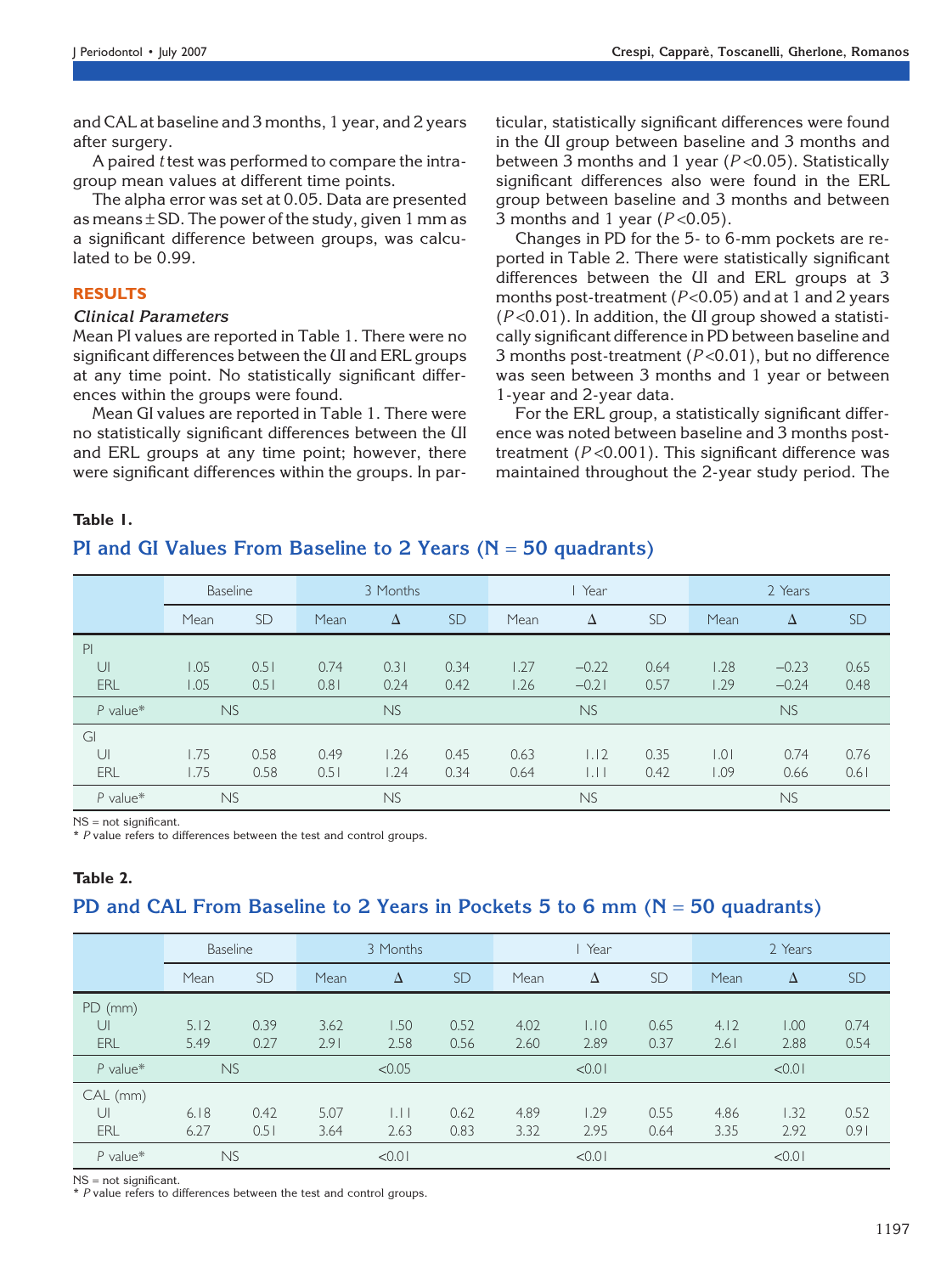results confirm the long-term stability of PD in the UI and ERL groups.

Changes in CAL for the group of pockets with 5- to 6-mm PD are reported in Table 2. Statistically significant differences were found between the UI and ERL treatment groups at 3 months, 1 year, and 2 years post-treatment ( $P < 0.01$ ). Within the UI group, differences were noted between baseline and 3 months post-treatment ( $P < 0.001$ ). A similar difference was noted within the ERL group, i.e., between baseline and 3 months post-treatment ( $P < 0.05$ ). These results seem to confirm the stability of CAL in both treatment groups over the study period.

The response of pockets with PD  $\geq$ 7 mm showed that both treatments significantly reduced PDs during the 2 years of the study (Table 3). Differences were noted between the UI and ERL treatment groups at baseline versus 3 months post-treatment  $(P < 0.05)$ and at 1 and 2 years ( $P < 0.001$ ). The UI treatment group showed a significant difference only when baseline data were compared to that at 3 months post-treatment ( $P < 0.001$ ). Similarly, the ERL group showed a significant difference when baseline data were compared to that at 3 months post-treatment  $(P<0.001)$  and when 3-month data were compared to 1-year data  $(P<0.05)$ .

Changes in CAL for the group of pockets with  $PD \ge 7$ mm are reported in Table 3. There were statistically significant differences between the UI and ERL groups at 3 months post-treatment and after 1 and 2 years  $(P<0.001)$ . Within the UI treatment group, the only significant difference in CAL was seen when baseline data were compared to that at 3 months post-treatment ( $P < 0.001$ ). However, within the ERL group, significant differences were noted between baseline data and data at 3 months ( $P < 0.001$ ) and between 3-month data and data at 1 year post-treatment  $(P < 0.05)$ . These results seem to show stability of CAL following the use of the Er:YAG laser in pockets with  $PD \geq 7$  mm.

## **DISCUSSION**

The results of the present study indicated that nonsurgical periodontal therapy using the Er:YAG laser or the ultrasonic scaler provided reductions in PD and gains in CAL that remained stable for more than 2 years following treatment.

However, the use of the Er:YAG laser resulted in a statistically significant and consistently greater reduction in PD over the 2-year study period for pockets of 5 to 6 mm ( $P < 0.01$ ) and pockets  $\ge 7$  mm ( $P < 0.001$ ) compared to the control groups (UI). Significant differences also were found in CAL gains for the ERL group compared to the UI treatment group, i.e., for pockets of 5 to 6 mm ( $P < 0.01$ ) and for pockets  $\ge 7$ mm  $(P<0.001)$ .

In another clinical study,  $25$  20 patients with moderate to advanced periodontal disease were treated randomly in a split-mouth design with subgingival debridement using an Er:YAG laser (160 mJ/pulse, 10 Hz) or an ultrasonic instrument in pockets exhibiting a probing depth of >4 mm. There were no differences between the two groups in any of the measured clinical parameters at baseline. The sites treated with Er:YAG laser demonstrated a mean CAL gain of 1.48  $\pm$  0.73 mm (P<0.001) and 1.11  $\pm$  0.59 mm (P<0.001) at 3 and 6 months, respectively. The sites treated by the ultrasonic device demonstrated a mean CAL gain of  $1.53 \pm 0.67$  mm (P < 0.001) and  $1.11 \pm 0.46$  mm  $(P < 0.001)$  at 3 and 6 months, respectively. There were no statistically significant differences between the groups  $(P > 0.05)$ .

Tomasi et al.<sup>30</sup> compared the use of an Er:YAG laser at 160 mJ with a pulse frequency of 10 Hz to an

| $\sim$<br>v.<br>۰.<br>۰.<br>×<br>M. |
|-------------------------------------|
|-------------------------------------|

| PD and CAL From Baseline to 2 years in Pockets $\geq 7$ mm (N = 50 quadrants) |  |  |
|-------------------------------------------------------------------------------|--|--|
|-------------------------------------------------------------------------------|--|--|

|            | <b>Baseline</b> |           | 3 Months |        |           | I Year |         |           | 2 Years |         |           |
|------------|-----------------|-----------|----------|--------|-----------|--------|---------|-----------|---------|---------|-----------|
|            | Mean            | <b>SD</b> | Mean     | Δ      | <b>SD</b> | Mean   | Δ       | <b>SD</b> | Mean    | Δ       | <b>SD</b> |
| $PD$ (mm)  |                 |           |          |        |           |        |         |           |         |         |           |
| UI         | 7.13            | 0.53      | 4.54     | 2.59   | 0.41      | 4.82   | 2.31    | 0.37      | 4.85    | 2.28    | 0.64      |
| ERL        | 7.92            | 0.78      | 3.91     | 4.01   | 0.59      | 3.11   | 4.81    | 0.41      | 3.05    | 4.87    | 0.53      |
| $P$ value* | < 0.05          |           |          | < 0.05 |           |        | < 0.001 |           |         | < 0.001 |           |
| CAL (mm)   |                 |           |          |        |           |        |         |           |         |         |           |
| UI         | 8.35            | 0.33      | 5.96     | 2.39   | 0.93      | 6.33   | 2.02    | 0.61      | 6.34    | 2.01    | 0.92      |
| ERL        | 8.41            | 0.47      | 4.40     | 4.01   | 0.81      | 3.31   | 5.10    | 0.0       | 3.38    | 5.03    | 0.79      |
| $P$ value* | <b>NS</b>       |           | < 0.001  |        | < 0.001   |        |         | < 0.001   |         |         |           |

 $NS = not$  significant.

\* P value refers to differences between the test and control groups.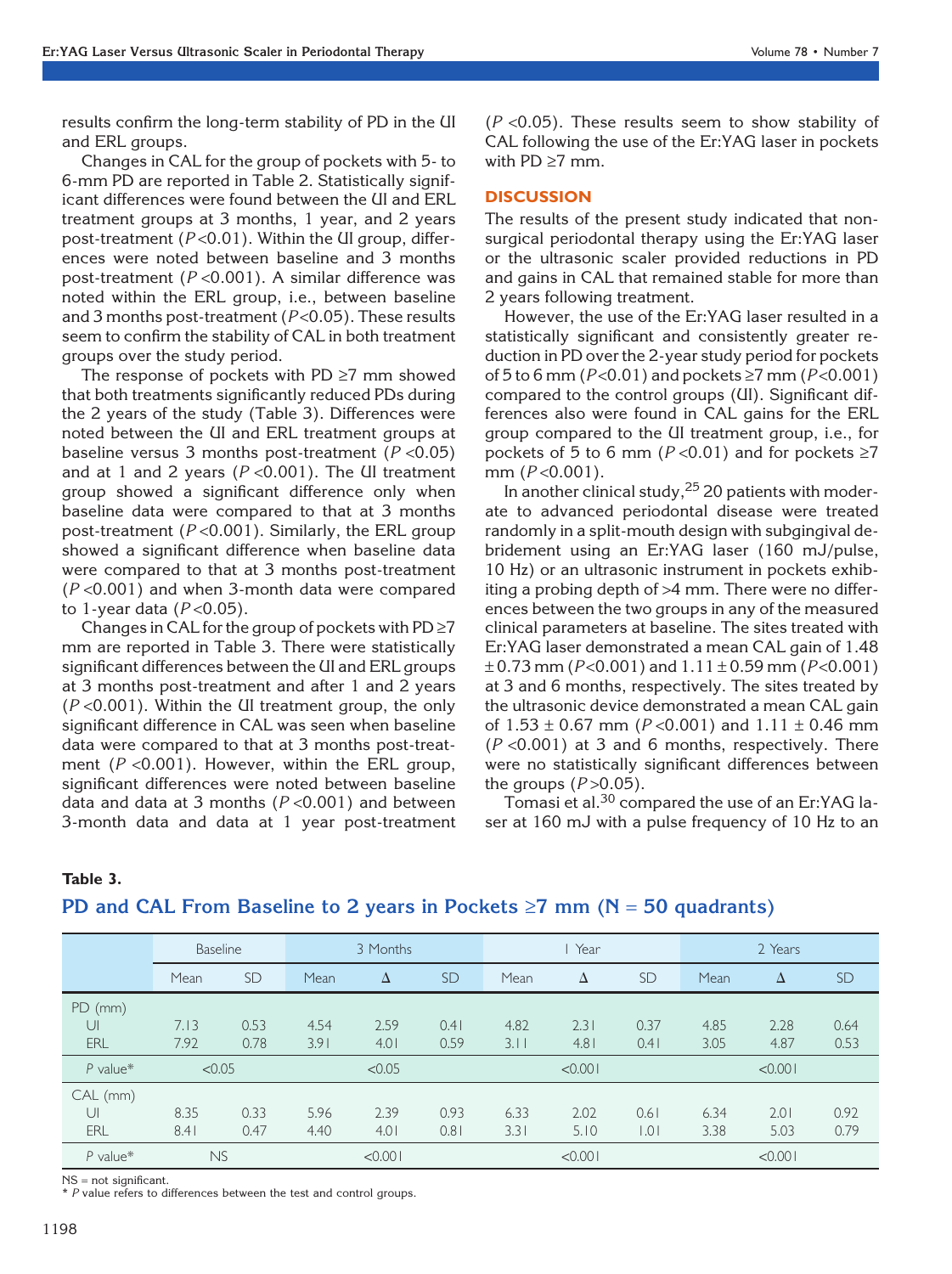ultrasonic scaler in a study of subgingival debridement. At 1 month post-treatment, the PD reduction was significantly greater for the test versus control sites (0.9 mm versus 0.5 mm;  $P < 0.05$ ). The CAL gain also was significantly greater (0.5 mm versus 0.06 mm;  $P < 0.01$ ). At the 4-month examination, no significant differences were noted in PD reduction (1.1 mm versus 1.0 mm) or CAL gain (0.6 mm versus 0.4 mm). Both treatments resulted in reductions of the subgingival microflora. No significant differences in microbiologic composition were identified between the treatment groups at various time intervals The results of this study failed to demonstrate any apparent advantage of using an Er:YAG laser for subgingival debridement.

Schwarz et al.<sup>27</sup> compared the use of an Er:YAG laser at an energy level of 160 mJ/pulse and 10 Hz to scaling and root planing in a split-mouth design for treatment of 20 patients with moderate to advanced periodontal disease with a 2-year follow-up. At both follow-up visits (1 and 2 years), they observed significant differences for the CAL  $(P<0.001)$  between the two treatment groups, concluding that the CAL gain obtained following non-surgical periodontal treatment with the Er:YAG laser or scaling and root planing could be maintained over a 2-year period.

A histologic study by Frentzen et al. $31$  compared the effect of Er:YAG laser irradiation of diseased root surfaces to root debridement by ultrasonic instrumentation. Ultrasonic instrumentation resulted in a smooth root surface covered by a smear layer, whereas the Er:YAG laser induced microstructural changes and a relatively rough surface topography. Crespi et al.<sup>32</sup> reported that Er:YAG-treated root surfaces that were slightly roughened promoted in vitro fibroblast attachment and spreading. Thus, a roughened root surface might account for the improved CAL observed in the laser-treated specimens in the present study. In that study, 60 specimens obtained from 30 single-rooted human periodontally involved teeth were assigned randomly to treatment by ultrasonic scaler or by Er: YAG laser at 160 mJ/pulse at 10 Hz. All of the specimens were incubated in Petri dishes with fibroblasts suspension and observed by scanning electron microscopy. Laser-treated specimens exhibited a significantly greater density of cells  $(3,720 \pm 316 \,\mathrm{cells/mm^2})$ versus 658  $\pm$  140 cells/mm<sup>2</sup>). Differences between both groups were statistically significant  $(P<0.0001)$ . Removal of the smear layer and etching of the root surface to produce a uniform roughness explains the increased fibroblast attachment, which, in turn, may be a partial explanation for the improved PD and CAL.

Schwarz et al.<sup>33</sup> presented 2-year results following non-surgical periodontal treatment with an Er:YAG laser or scaling and root planing. Both groups showed a significant increase in cocci and non-motile rods and a decrease in the amount of spirochetes. Statistical analysis revealed a significant difference in CAL  $(P<0.001)$  between the two treatment groups.

# **CONCLUSIONS**

Given the conflicting results of the various clinical and in vitro studies, differences in study designs, and choice of laser parameters, there is a great need for an evidence-based clinical approach to the application of lasers in the treatment of chronic periodontitis.<sup>28</sup>

#### ACKNOWLEDGMENT

Drs. Crespi, Capparé, Toscanelli, Gherlone, and Romanos report no conflicts of interest related to this study.

#### REFERENCES

- 1. O'Leary TJ. The impact of research on scaling and root planing. J Periodontol 1986;57:69-75.
- 2. Aleo JJ, De Renzis FA, Farber PA, Varboncoeur AP. The presence and biological activity of cementumbound endotoxin. J Periodontol 1974;45:672-675.
- 3. Hatfield CG, Baumhammers A. Cytotoxic effects of periodontally involved surfaces of human teeth. Arch Oral Biol 1971;16:465-468.
- 4. American Academy of Periodontology. Sonic and ultrasonic scalers in periodontics (position paper). J Periodontol 2000;71:1792-1801.
- 5. Torfason T, Kinger R, Selving K, Egelberg J. Clinical improvement of gingival conditions following ultrasonic versus hand instrumentation of periodontal pockets. J Clin Periodontol 1979;6:165-176.
- 6. Boretti G, Zappa U, Graf H, Case D. Short-term effects of phase I therapy on crevicular cell population. J Periodontol 1995;66:235-240.
- 7. Badersten A, Nilveus R, Egelberg J. Effect of nonsurgical periodontal therapy: III. Single versus repeated instrumentation. J Clin Periodontol 1984;11: 114-124.
- 8. Laurell L. Periodontal healing after scaling and root planing with the Kavo Sonicflex and Titan-S sonic scalers. Swed Dent J 1990;14:171-177.
- 9. Copulos TA, Low SB, Walker CB, Trebilcock YY, Hefti AF. Comparative analysis between a modified ultrasonic tip and hand instruments on clinical parameters of periodontal disease. J Periodontol 1993;64:694-700.
- 10. Crespi R, Barone A, Covani U. Histologic evaluation of three methods of periodontal root surface treatment in humans. J Periodontol 2005;76:476-481.
- 11. Blomlof JP, Blomlof LB, Lindskog SF. Smear removal and collagen exposure after non-surgical root planing followed by etching with EDTA gel preparation. J Periodontol 1996;67:841-845.
- 12. Holbrook WP, Muir KF, Macphee IT, Ross PW. Bacteriological investigation of the aerosol from ultrasonic scalers. **Br Dent J** 1978;144:245-247.
- 13. Crespi R, Romanos GE, Barone A, Sculean A Covani U. Er:YAG laser in defocused mode for scaling of periodontally involved root surface: An vitro pilot study. J Periodontol 2005;76:686-690.
- 14. Schwarz F, Sculean A, Berakdar M, Szathmari L, Georg T, Becker J. In vivo and in vitro effects of an Er:YAG laser, a GaAlAs diode laser, and scaling and